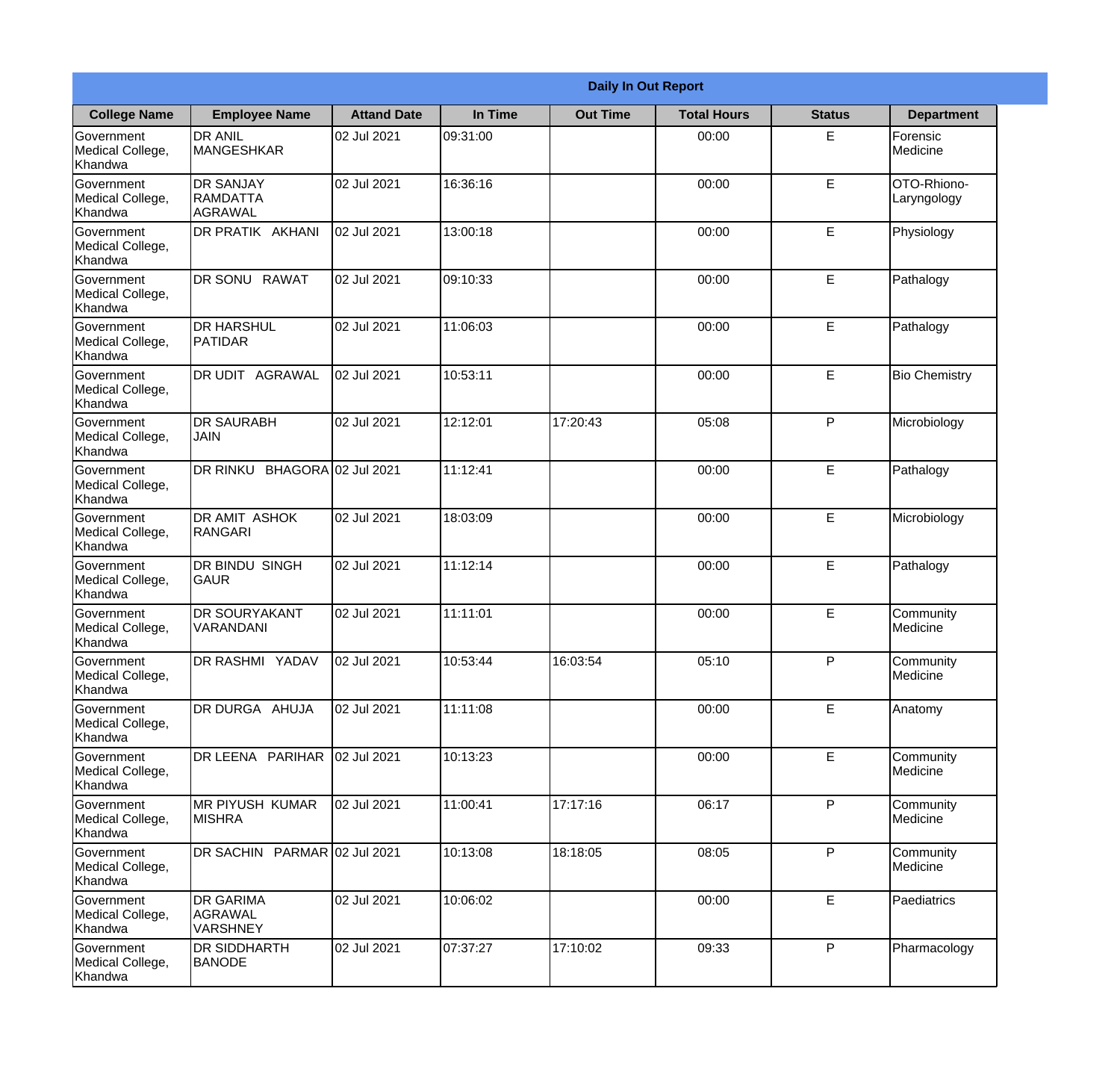| <b>Designation</b>                  | <b>Category</b> |
|-------------------------------------|-----------------|
| Assistant Professor   Para Clinical |                 |
| Professor                           | Clinical        |
| Assistant Professor   Non Clinical  |                 |
| Demonstrator/Tutor   Para Clinical  |                 |
| Assistant Professor   Para Clinical |                 |
| Associate Professor Non Clinical    |                 |
| Associate Professor Para Clinical   |                 |
| Assistant Professor   Para Clinical |                 |
| Professor                           | Para Clinical   |
| Associate Professor Para Clinical   |                 |
| Demonstrator/Tutor   Para Clinical  |                 |
| Assistant Professor   Para Clinical |                 |
| Demonstrator/Tutor   Non Clinical   |                 |
| Assistant Professor Para Clinical   |                 |
| Statistician                        | Para Clinical   |
| <b>Assistant Professor</b>          | Para Clinical   |
| Associate Professor Clinical        |                 |
| Associate Professor Para Clinical   |                 |

## **Daily In Out Report**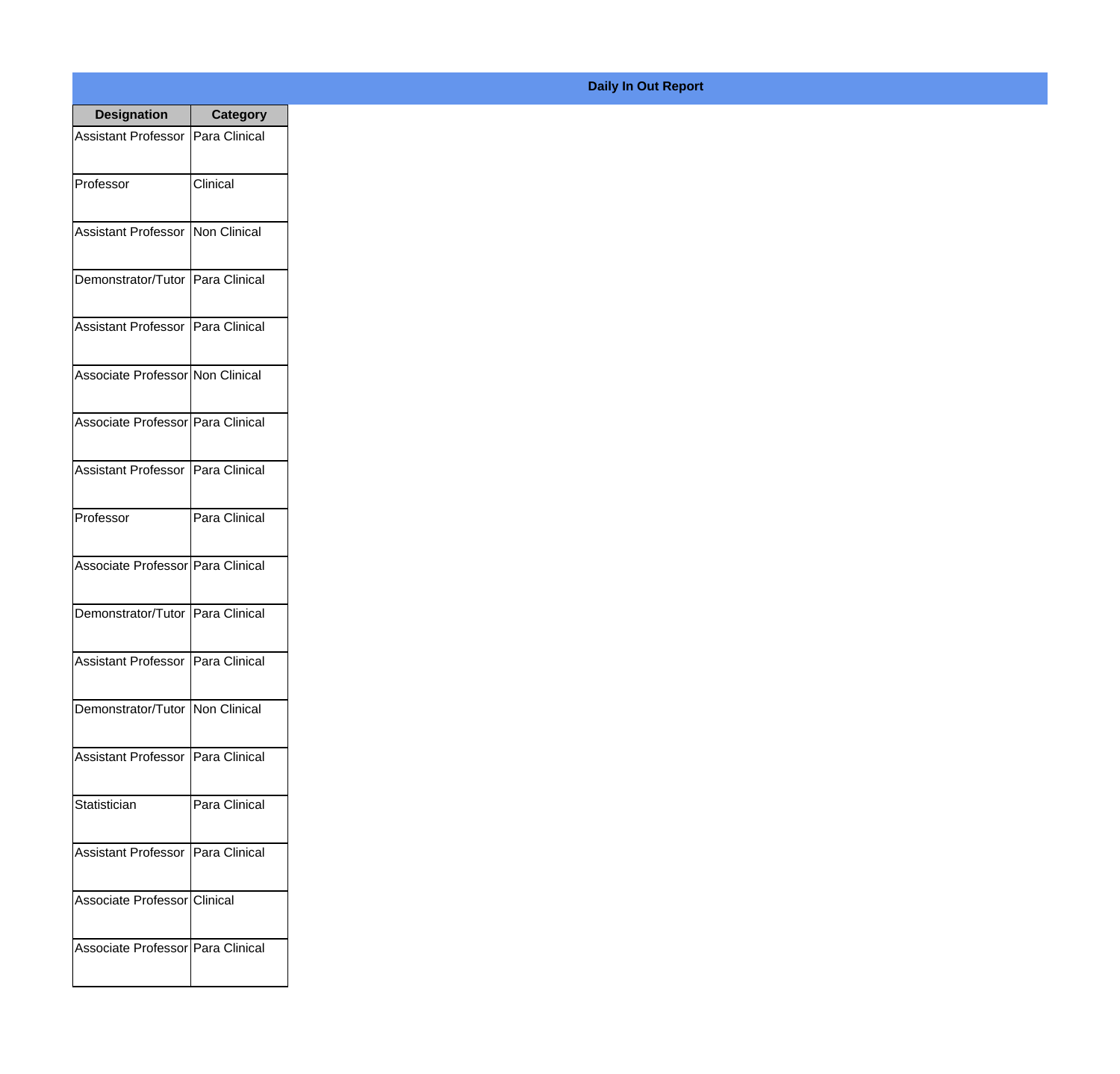|                                           |                                                       |             |          |          | <b>Daily In Out Report</b> |   |                             |
|-------------------------------------------|-------------------------------------------------------|-------------|----------|----------|----------------------------|---|-----------------------------|
| Government<br>Medical College,<br>Khandwa | <b>DR SIDDHARTH</b><br><b>BANODE</b>                  | 02 Jul 2021 | 17:59:30 |          | 09:33                      | P | Pharmacology                |
| Government<br>Medical College,<br>Khandwa | <b>DR PRIYA KAPOOR</b><br>KAPOOR                      | 02 Jul 2021 | 14:53:15 |          | 00:00                      | E | Pathalogy                   |
| Government<br>Medical College,<br>Khandwa | <b>DR SAPNA</b><br><b>MAHESHRAM</b>                   | 02 Jul 2021 | 11:24:46 |          | 00:00                      | E | Community<br>Medicine       |
| Government<br>Medical College,<br>Khandwa | <b>DR SEEMA</b><br><b>SUDHAKARRAO</b><br><b>SUTAY</b> | 02 Jul 2021 | 12:59:19 |          | 00:00                      | E | Forensic<br>Medicine        |
| Government<br>Medical College,<br>Khandwa | <b>DR NISHA</b><br>KAITHWAS                           | 02 Jul 2021 | 15:42:33 |          | 00:00                      | E | Psychiatry                  |
| Government<br>Medical College,<br>Khandwa | <b>DR RAJU</b>                                        | 02 Jul 2021 | 09:12:37 |          | 00:00                      | E | Forensic<br>Medicine        |
| Government<br>Medical College,<br>Khandwa | <b>DR ASHOK</b><br><b>BHAUSAHEB NAJAN</b>             | 02 Jul 2021 | 10:03:54 |          | 00:00                      | E | Forensic<br>Medicine        |
| Government<br>Medical College,<br>Khandwa | <b>DR PRIYESH</b><br><b>MARSKOLE</b>                  | 02 Jul 2021 | 11:09:47 | 16:18:03 | 05:09                      | P | Community<br>Medicine       |
| Government<br>Medical College,<br>Khandwa | <b>DR SANGEETA</b><br><b>CHINCHOLE</b>                | 02 Jul 2021 | 10:45:04 |          | 00:00                      | E | Physiology                  |
| Government<br>Medical College,<br>Khandwa | <b>DR NISHA MANDLOI</b><br>PANWAR                     | 02 Jul 2021 | 09:53:48 |          | 00:00                      | E | Obstetrics &<br>Gynaecology |
| Government<br>Medical College,<br>Khandwa | <b>DR SATISH</b><br><b>CHANDEL</b>                    | 02 Jul 2021 | 11:38:38 |          | 00:00                      | E | Pharmacology                |
| Government<br>Medical College,<br>Khandwa | <b>DR MUKTESHWARI</b><br>IGUPTA                       | 02 Jul 2021 | 11:57:06 | 16:51:14 | 04:54                      | P | Pharmacology                |
| Government<br>Medical College,<br>Khandwa | DR PURTI AGARWAL<br><b>SAINI</b>                      | 02 Jul 2021 | 10:37:59 |          | 00:00                      | E | Pathalogy                   |
| Government<br>Medical College,<br>Khandwa | DR YASHPAL RAY                                        | 02 Jul 2021 | 11:24:32 |          | 00:00                      | E | Anatomy                     |
| Government<br>Medical College,<br>Khandwa | RENU WAGHMARE                                         | 02 Jul 2021 | 12:17:22 | 16:04:02 | 03:47                      | P | Community<br>Medicine       |